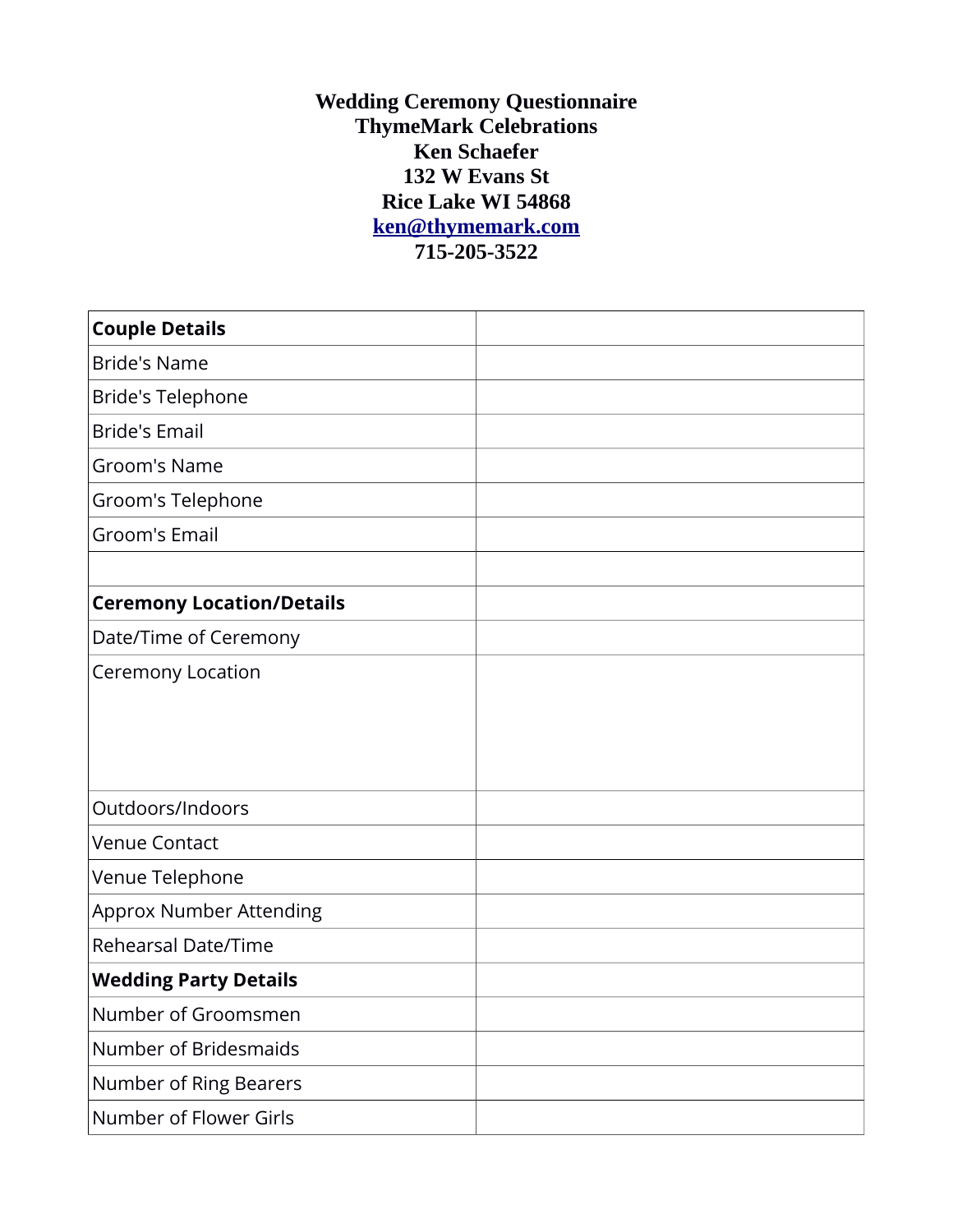| Name of Best Man                                                |  |
|-----------------------------------------------------------------|--|
| Name of Maid/Matron of Honor                                    |  |
| Who Will Hold Rings                                             |  |
|                                                                 |  |
| <b>Entrance/Processional</b>                                    |  |
| Processional Order                                              |  |
| Will someone be "Giving the Bride Away"?                        |  |
| Name of Person                                                  |  |
| Relationship to bride                                           |  |
|                                                                 |  |
| <b>Vows</b>                                                     |  |
| Recited, Repeated or Responsive                                 |  |
| Recited-couples speak vows to one another                       |  |
| Repeated- Recited by celebrant and<br>repeated by couples       |  |
| Responsive. Celebrant reads vows and<br>couples respond "I do". |  |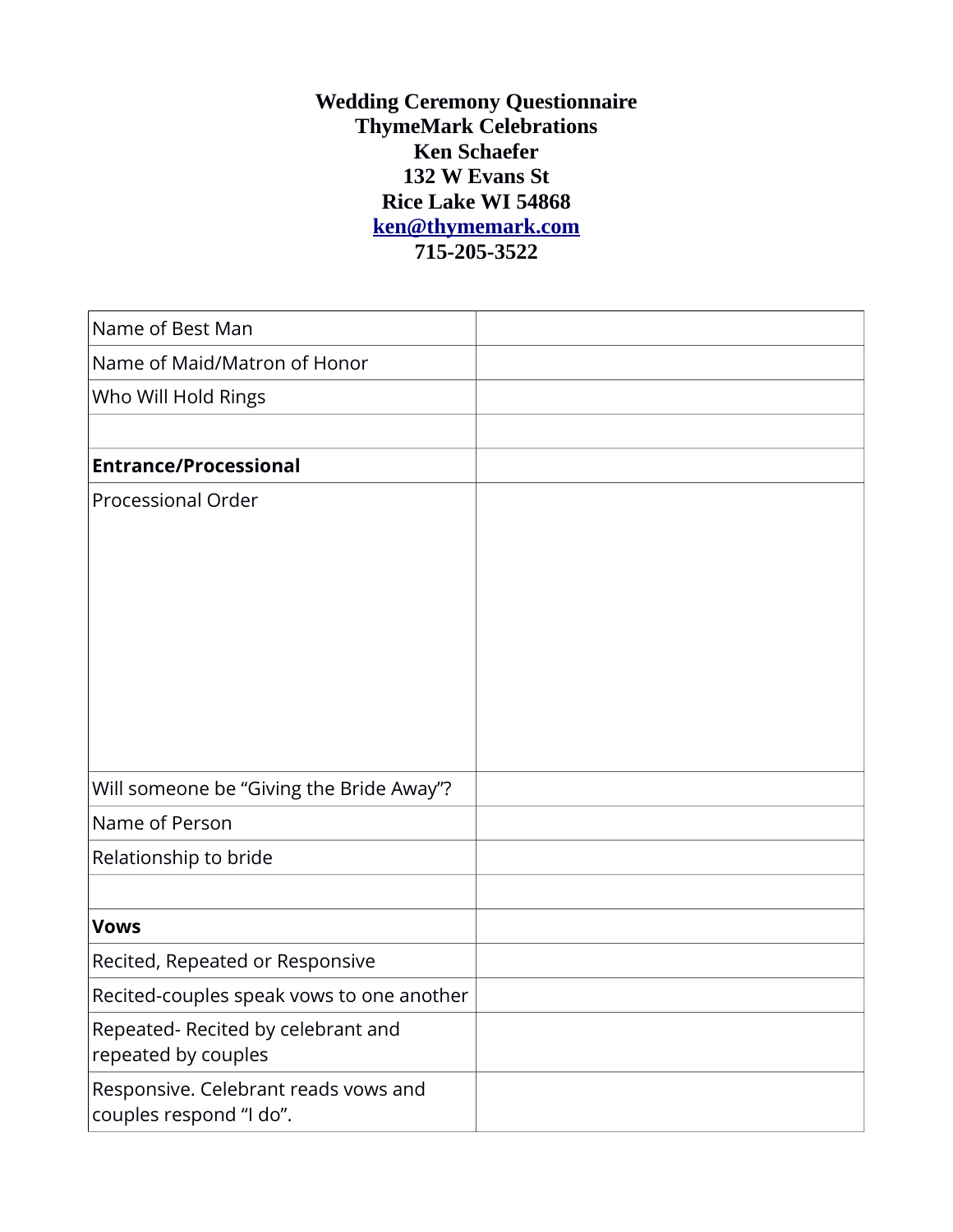| <b>Readings</b>                        |  |
|----------------------------------------|--|
|                                        |  |
|                                        |  |
|                                        |  |
|                                        |  |
| Details                                |  |
|                                        |  |
|                                        |  |
|                                        |  |
| Who will deliver them?                 |  |
|                                        |  |
|                                        |  |
|                                        |  |
|                                        |  |
|                                        |  |
|                                        |  |
| <b>Details of Ceremonial Additions</b> |  |
| (ie unity ceremony, music where added) |  |
|                                        |  |
|                                        |  |
|                                        |  |
|                                        |  |
| <b>Other Details?</b>                  |  |
| Will you exchange rings?               |  |